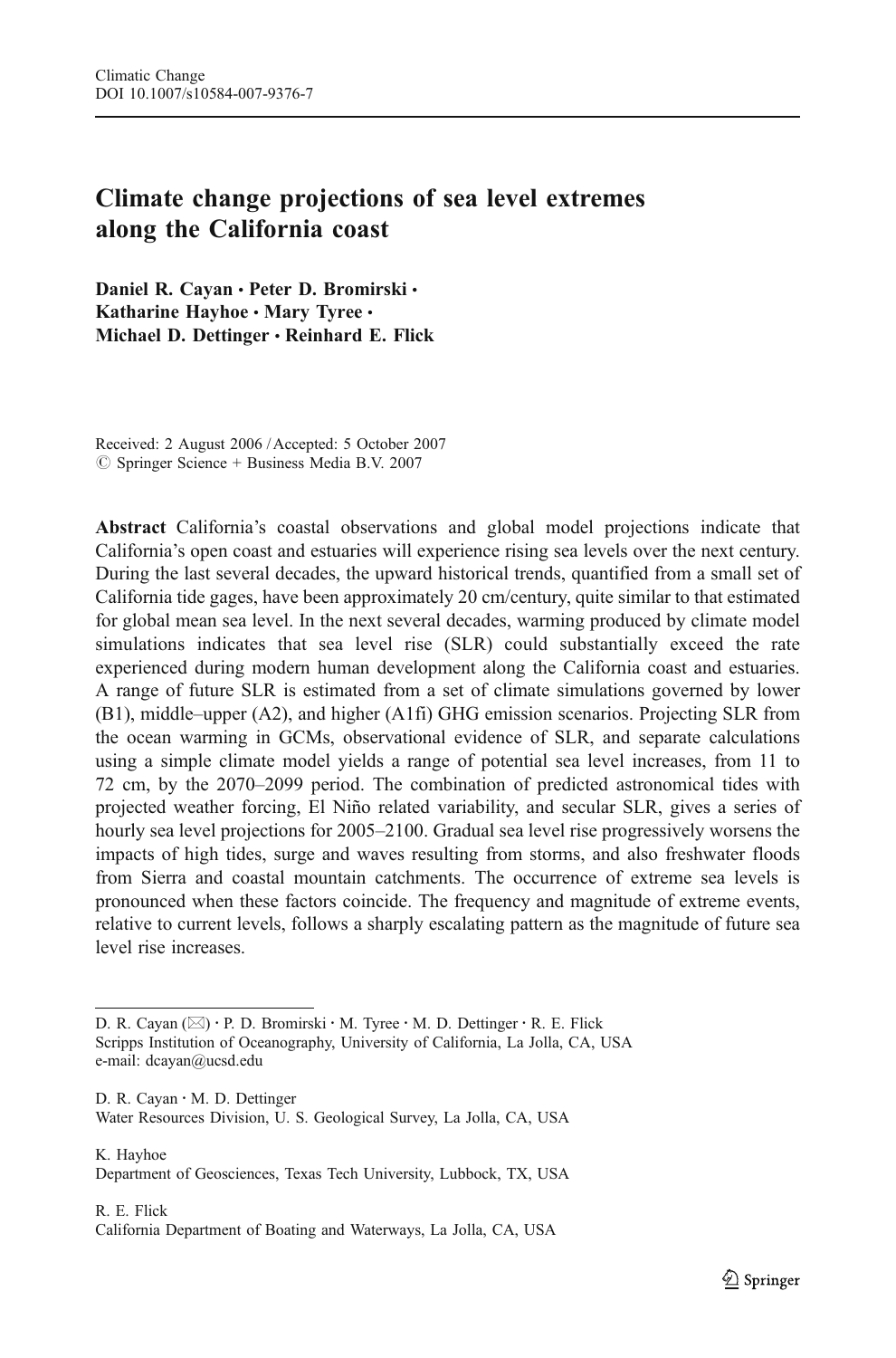# 1 Introduction

California has about 1,800 km of coastline, numerous estuaries including the San Francisco Bay and Delta, wetlands, and coastal aquifers. These are susceptible to harmful effects if sea level rises too much or too fast.

For at least the past 20,000 years, sea level has been rising at various rates as a result of the last and ongoing episode of global warming and associated glacial and icecap melting and retreat. (Fairbanks [1989\)](#page-15-0). During the most rapid period of rise from about 18,000 to about 5,000 years ago, sea level rose nearly 120 m (almost 400 ft), or an average of about 100 cm/ century. Sea level is estimated to have risen at an average rate of about 5 cm/century during the past 6,000 years, and at an average rate of 1 to 2 cm/century during the past 3,000 years (Church et al. [2001](#page-15-0)). Wave cut platforms attest to these rates along California's coastline.

During the twentieth century, from a collection of tide gages, global sea level rose an estimated 1.8 mm/year (Church et al. [2001](#page-15-0)), and during the recent few decades, global sea level rise appears to have risen faster, in excess of 2.2 mm/year (Cazenave and Nerem [2004;](#page-15-0) Holgate and Woodworth [2004](#page-15-0); Church and White [2006\)](#page-15-0). Identifying sources of the global rise has been a conundrum, in that estimates of the two predominant sources, steric increases in ocean volume due to thermal expansion and eustatic increases due to melting of ground-based ice only accounts for about half of this estimated increase (Munk [2002](#page-16-0); Cazenave and Nerem [2004\)](#page-15-0), although a recent reanalysis (Mitrovica et al. [2006](#page-15-0)) of ancient eclipse, astronomic and geodetic data yields a result that is more consistent with recent observationally-based sea level rise estimates, and suggests that ice melt of approximately 1 mm/year has contributed. Tide gauge records in California and other west coast United States locations that are tectonically stable (Fig. [1\)](#page-2-0) show corresponding rises (although the correspondence may be chance). Sea-level rise (SLR) along the West Coast has been more or less continuous during the twentieth century, but has been marked by considerable interannual and decadal variability (Bromirski et al. [2003\)](#page-15-0). Interestingly, the records in Fig. [1](#page-2-0) do not indicate recent increases in the rates of SLR along the California Coast, but rather have been relatively flat since about 1983. This is because mean coastal sea levels depend on regional dynamical adjustments, and thus can be significantly different from the global mean (Cabanes et al. [2001](#page-15-0)). However, viewed over the longer term, rising sea levels have had a strong coastal influence along the entire California coast. The occurrence of extremes has increased markedly (Table [1](#page-3-0)), e.g., levels above the 99.99th percentile has increased at San Francisco (by 20-fold since 1915) and at La Jolla (by 30-fold since 1933). As sea level continues to rise, these extremes will become even more common. In this paper, we evaluate the possible evolution and properties of twenty-first century sea-level extremes, consistent with climate-change projections described elsewhere in this volume.

# 2 Short-period variations of California sea level

The long term trends in sea level discussed above establish the base level upon which an envelope of short-term sea-level fluctuations operates, which together yield the observed sea level.

Although mean sea level (MSL) rise often gets much of the attention when sea level height (SLH) variability is considered, tidal, storm surge, and longer period SLH variability on time scales up to several years are superimposed upon MSL and produce great impacts along the West Coast of North America on an annual basis. Storm surge events are relatively local, typically spanning periods of a few days, and dominate non-tidal short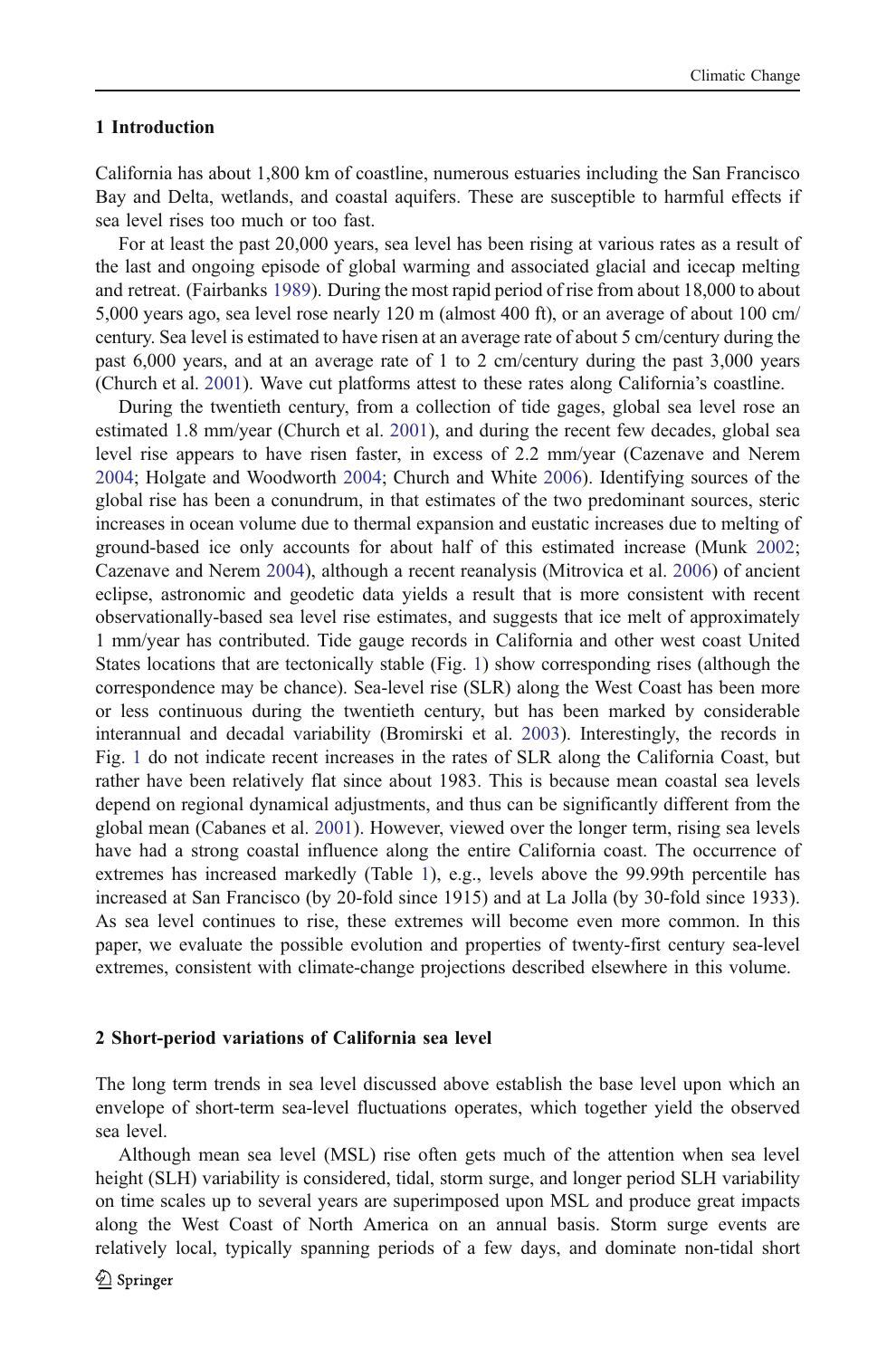<span id="page-2-0"></span>

Fig. 1 Observed monthly mean sea level (cm) from Seattle, San Francisco, San Diego tide gauges. Least squares trends (red lines) have similar slopes, and represent the regional sea level upon which shorter duration SLH fluctuations are superimposed

period SLH fluctuations, while monthly-to-interannual SLH fluctuations associated with El Niño/Southern Oscillation (ENSO) contribute the dominant part of sea level variability at seasonal to interannual time scales. The greatest coastal impacts occur when elevated storm surge coincides with high tides near peaks of longer period SLH fluctuations, all of which are superimposed on MSL. Most of the "spread" in the distribution of sea levels is caused by astronomical tides, i.e. the regular changes of ocean water levels caused by the gravitational forces of the moon and sun. Tides are almost always the largest components of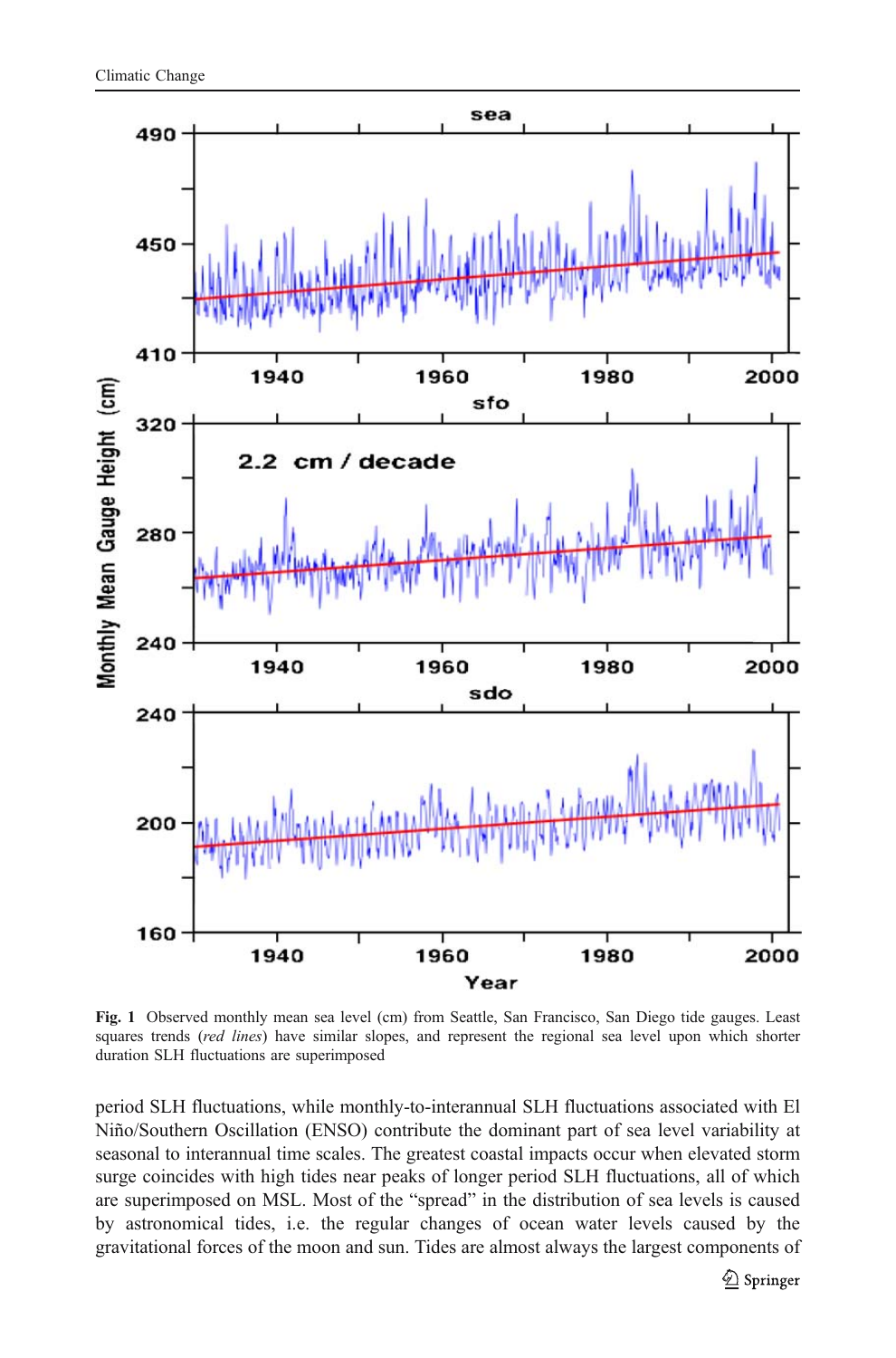<span id="page-3-0"></span>daily sea level fluctuations, with the California open coast tide range of up to about 3 m, trough to peak (Table 1). Tides are the only component of sea-level variability that are accurately predictable.

The most important tidal time scales on the California coast are semidiurnal, diurnal, semi-monthly, semiannual and 4.4 years. California's tide regime is distinctly different from the semi-diurnal conditions that dominate the east coast of the United States. On the California coast, tides are mixed, periodically having nearly equal semi-daily and daily components (Zetler and Flick [1985\)](#page-16-0). The monthly tidal changes are dominated by the spring-neap cycle, with two periods with large tidal ranges (springs) near the times of full and new moon, and two periods with lower ranges (neaps) near times of the quarter moons. One spring tide range per month is usually higher than the other, a consequence of the moon's distance and declination. As a result of lunar and solar declination effects, highest monthly tides in the winter and summer months are higher than those in the spring and fall, with their respective differences ranging up to about 0.5 m. Furthermore, the extreme monthly higher-high tides in the winter tend to occur in the morning, sometimes quite early (Flick [2000\)](#page-15-0). On the California coast, the distinct 4.4-year cycle results in peak monthly tides about 0.15 m higher, compared with years in between. This cycle peaked in 1982– 1983, 1986–1987, 1990–1991, 1995–1996, and 1999–2000, etc.

Other less predictable fluctuations also contribute to local sea level changes, including storm surges, large scale changes in water temperature and wind forcing, and climate related fluctuations (Flick [1998\)](#page-15-0). Storm surge is that portion of the local, instantaneous sea level elevation that exceeds the predicted tide and which is attributable to the effects of low barometric pressure and high wind associated with storms. Storm surge along the California coast, excluding the effect of waves, rarely exceeds 0.7 m in amplitude. However, wave induced surge on a beach, depending on breaker height, can reach 1.5 m or more. During El Niños, large scale oceanic and atmospheric mechanisms often elevate sea level along the West Coast (Chelton and Davis [1982;](#page-15-0) Flick [1998;](#page-15-0) Seymour et al. [1984](#page-16-0); Seymour, [1998](#page-16-0); Storlazzi and Griggs [1998](#page-16-0); Bromirski et al. [2003](#page-15-0)), yielding non-tide sea-level anomalies with amplitudes of 10–20 cm that may persist for several months.

# 3 Projections of global sea level rise

Over the next few hundred years, global sea level is expected to rise because, at present, the earth's radiation budget is out of balance (Hansen [2005\)](#page-15-0) and the earth, especially the

|           | San Fran       |                |         | La Jolla       |                |          |
|-----------|----------------|----------------|---------|----------------|----------------|----------|
|           | $# > 99.99$ th | Max s.l. $(m)$ | No. obs | $# > 99.99$ th | Max s.l. $(m)$ | No. obs. |
| 1915-1933 |                | 1.43427        | 157,798 |                |                |          |
| 1933-1951 | 5              | 1.44627        | 157,776 | $\mathbf{0}$   | 1.31815        | 148,375  |
| 1951-1969 |                | 1.45627        | 157,137 | 3              | 1.47315        | 144,392  |
| 1969-1987 | 36             | 1.80027        | 155,396 | 29             | 1.52515        | 145,562  |
| 1987-2004 | 29             | 1.68027        | 149,016 | 24             | 1.54615        | 148,320  |

Table 1 Observed high sea level occurrences from San Francisco and La Jolla tide gauge records

Number of exceedances above 99.99th percentile thresholds from 1933 to 2004 hourly observations. Maximum values are relative to mean sea level.

San Francisco 99.99th percentile=141 cm, La Jolla (Scripps Pier) 99.99th percentile=141.2 cm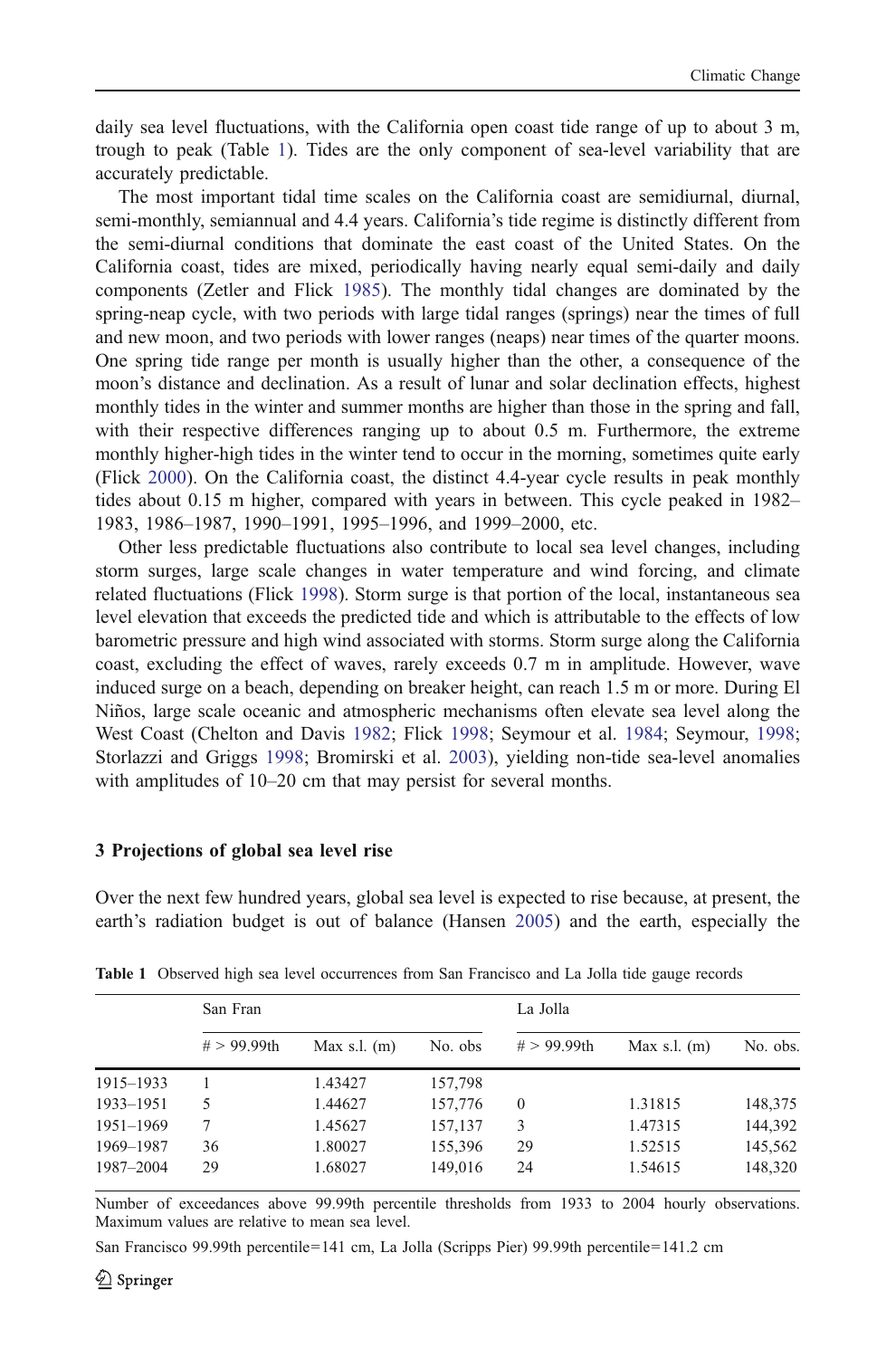oceans, is still heating (Wigley [2005;](#page-16-0) Meehl et al. [2005](#page-15-0)) Also, in the foreseeable future, projected increases in greenhouse gases and associated increases in temperature are expected to further warm the oceans (Church et al. [2001](#page-15-0)). SLR of several cm is likely from thermal expansion of sea water, but eventually, sea level could rise several meters from melting of continental ground-based ice, especially in Greenland and Antarctica (Alley et al. [2005](#page-15-0)). Although it is likely that there will be regional differences in coastal sea levels (Mitrovica et al. [2001](#page-15-0); Cabanes et al. [2001](#page-15-0)), because the historical rate of mean sea level increase at California tide gages is quite similar to the estimated global SLR, the hypothesis used here is that future SLR in California can be approximated by future SLR estimated for the global ocean.

Projected ranges in SLR due to thermal expansion (TE) are a natural outgrowth of recent projections of warming over the next century, and are available from climate simulations of the IPCC SRES A2 and B1 greenhouse-gas (GHG) emissions scenarios. However, SLR due to land-ice melt (IM) is not yet a part of the latest projections. Because ice melt is an important component of global SLR (Church et al. [2001](#page-15-0), Cazenave and Nerem [2004](#page-15-0)), an accounting of the land-ice melt contributions is necessary to estimate overall SLR. For a guideline of likely or possible sea level rise in California during the next century, we use the TE component from the GCM's together with the MAGICC "simple climate model" (Hulme et al. [1995](#page-15-0); Wigley [2005\)](#page-16-0) to derive sea level changes over the 100 year projection. The starting point of this model exercise uses as an initial value the relative contributions of TE and IM. The model then calculates, stepping forward in time, the amount of SLR, including its TE and IM components. Because of the uncertainty in the relative fraction of these two components, the MAGICC calculation is repeated using three (high, medium, and low) estimates of IM vs. TE, as shown in Fig. 2. SLR projections for the A1fi scenario (high greenhouse gas emissions) were not available from the climate models analyzed in the present study. Therefore, A1fi values of TE were estimated from A1fi simulations by previous models, based on the differences between A2 projections from those previous models and the current A2 projections. The IM contribution was then estimated by the approach described above.



Contribution from Thermal Expansion (cm)

 $\mathcal{D}$  Springer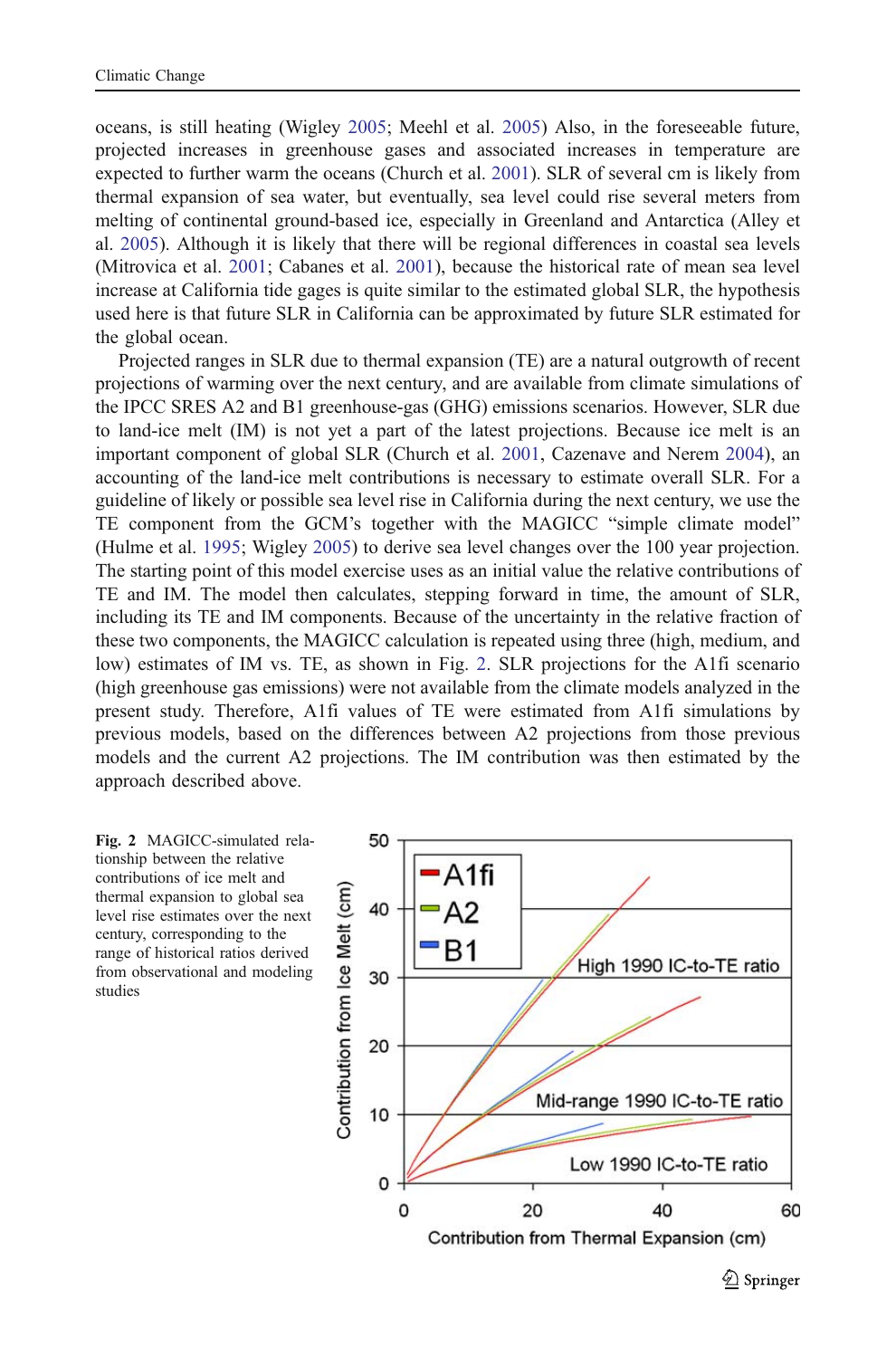<span id="page-5-0"></span>A superposition of the associated SLR estimates corresponding to the different GCM and emission scenario simulations produces an envelope of possible sea level rise from 2000–2100, shown in Fig. 3. By mid-century (2035–2064), projections of global SLR range from ~6–32 cm above 1990 levels, with no discernable inter-scenario differences, as shown in Fig. 3 and Table [2](#page-6-0). By end-of-century (2070–2100), however, SLR projections range from 10–54 cm under B1, to 14–61 cm under A2, and 17–72 cm under A1fi.

#### 4 A model of hourly sea levels

To investigate the possible influence of SLR (and other climate changes) on the future statistics of extreme sea levels, a model of hourly sea level variations at three California coastal tide gage stations (Crescent City, San Francisco, and La Jolla) was developed. The model includes astronomical tides, weather effects, an El Niño influence, and secular sea level rise, as described in (a–d below). Although the astronomical tide component is based on a realistic tide prediction carried out over actual time during the twenty-first century, the other factors are hypothetical, drawn from climate model projections.

- (a) Astronomical tides are predicted with good precision based on known tidal constituents (Zetler and Flick [1985;](#page-16-0) Munk and Cartwright [1966\)](#page-16-0) using a typical tidal prediction program developed by Munk (personal communication) and his co-workers at Scripps Institution of Oceanography. The standard tidal harmonic information published by NOAA on their website was used for each location. This consists of between about 20 and 30 constituents with amplitude and phase values derived from past observations. Corrections for apparent secular increases in the amplitude of the tide were not included (Flick et al. [2003](#page-15-0)).
- (b) Sea level fluctuations due to barometric (sea level pressure, SLP) and wind stress fluctuations were modeled using linear regression equations relating historical nontidal sea level residuals (Bromirski et al. [2003](#page-15-0)) to local SLP and offshore wind stresses from the NCAR/NCEP Reanalysis dataset, 1950–2004 (Kalnay et al. [1996\)](#page-15-0). The

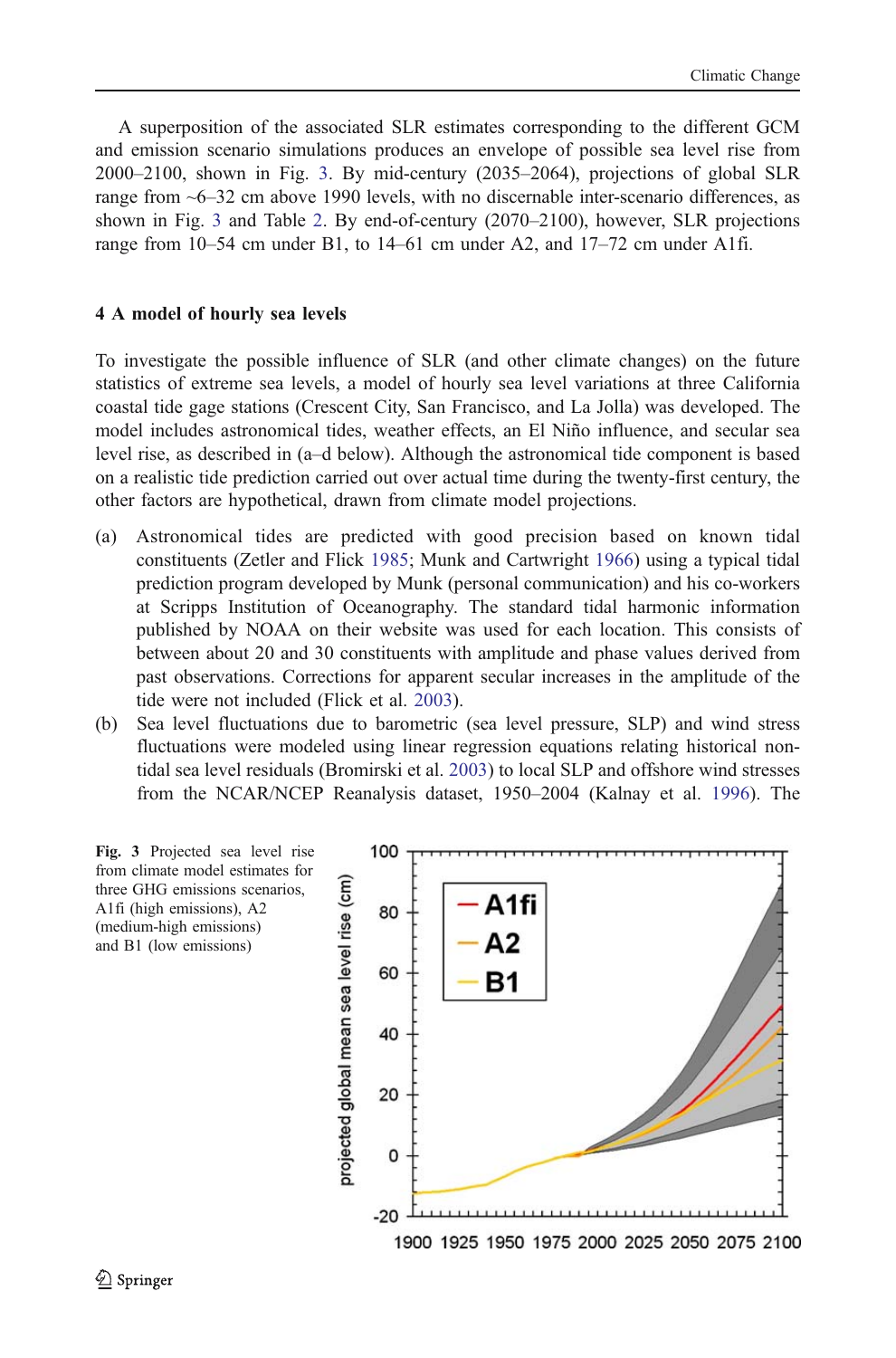|                        | B1            |                | A2          |               |                | Alfi        |               |                |             |
|------------------------|---------------|----------------|-------------|---------------|----------------|-------------|---------------|----------------|-------------|
|                        | Lo            | Med            | Hi          | Lo            | Med            | Hi          | Lo            | Med            | Hi          |
| 1971–2000<br>2035-2064 | $-0.5$<br>6.0 | $-0.2$<br>14.9 | 0.4<br>31.1 | $-0.5$<br>6.3 | $-0.2$<br>15.1 | 0.3<br>28.8 | $-0.5$<br>7.1 | $-0.1$<br>16.9 | 0.4<br>32.2 |
| 2070-2099              | 10.9          | 26.4           | 53.9        | 14.2          | 32.8           | 60.5        | 16.8          | 38.7           | 71.6        |

<span id="page-6-0"></span>Table 2 Projected global sea level rise, in cm, relative to historical mean sea level, for the SRES A1fi, A2 and B1 scenarios as estimated by the latest AOGCM simulations combined with MAGICC projections for the ice melt component and the A1fi scenario

greatest influence on short period non-tide sea level variability is that from inverse barometer effects, with wind stress contributing only incrementally. Time series of twenty-first century SLP and wind stresses were extracted from each of four atmosphere–ocean general circulation model (GCM) simulations: A2 and B1 scenarios simulated by the NOAA Geophysical Fluid Dynamics Laboratory (GFDL) CM2.1 model (Delworth et al. [2006](#page-15-0)) and by the National Center for Atmospheric Research (NCAR) Parallel Climate Model (PCM) (Washington et al. [2000](#page-16-0)). (Because SLR projections from each of several simulations were similar, only results from the GFDL A2 simulation are shown here.) SLP simulated by the models has mean and variance that are in good agreement with SLP from the NCEP Reanalysis. The sealevel model was applied at hourly intervals in order to capture synoptic variability. But because the climate projections and Reanalysis were only available at daily, not hourly, intervals, additional disaggregation of the inputs was required. To synthesize hourly SLP, a day-long sequence of hourly SLP observed at airport weather stations was interjected around each simulated day's daily mean, with requirements that: (1) the mean daily SLP from the weather station was within 8 hPa of the projection's daily mean, and (2) the first hour of a given day's SLP matched the last hour of the preceding day's SLP within 4 hPa in order to retain a relatively realistic and smoothly varying SLP predictor. Hourly wind stress variations were generated using simple linear interpolation between the daily mean values from the GCM, centered at midday.

(c) Monthly-to-interannual sea-level fluctuations associated with El Niño/Southern Oscillation (ENSO) contribute the dominant part of sea level variability at seasonalinterannual time scales. The ENSO component was incorporated using a simple regression equation relating monthly NINO 3.4 SSTs (averaged over 120°W–170°W, 5°S–5°N) to smoothed observed sea levels at California's tide stations. Assuming that the same relationships operate in the future, ENSO variability was extracted from the climate simulations as detrended NINO 3.4 SSTs, which were rescaled to match the standard deviation of the observed NINO 3.4 series for 1961–1990. In the GFDL CM2.1 simulations, this NINO 3.4 SST index was well correlated with another commonly used ENSO index, the Southern Oscillation Index; correlation coefficients were −0.65 for monthly data, September through February; and −0.82 for seasonal mean data from the GFDL CM2.1 2005–2099 A2 simulation. Using these projected NINO 3.4 values, the corresponding ENSO-induced sea-level fluctuations for California were projected using the historical regression relation. Because the ENSO and weather components were extracted from the same climate model sequences at known points in (future) time, the simultaneity of the ENSO, weather, and tidal contributions was ensured. Two other North Pacific climate indices, NP (Trenberth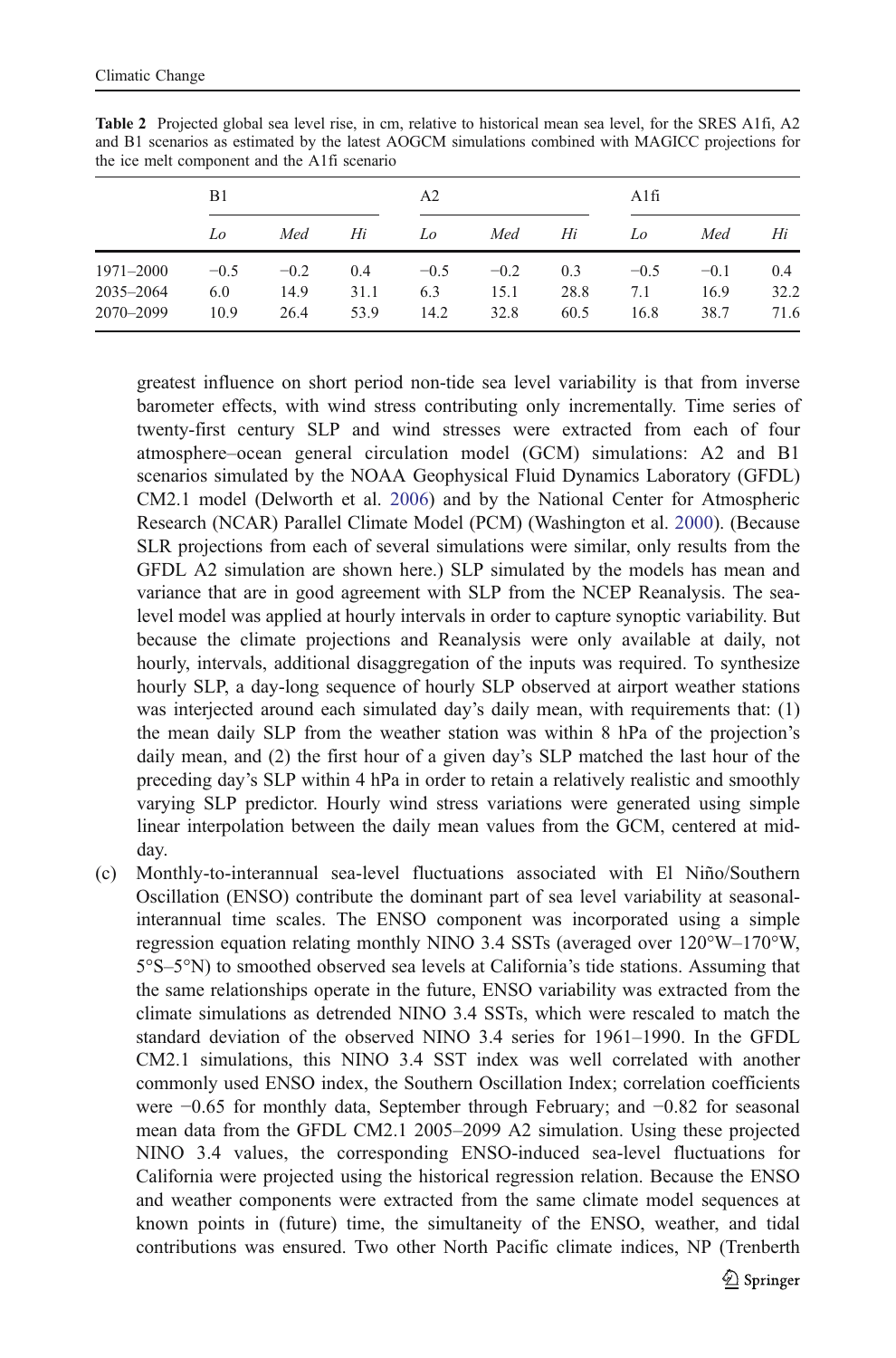and Hurrell [1994](#page-16-0)) and PNA (Wallace and Gutzler [1981](#page-16-0)), did not account for significant fractions of variance of the sea level anomaly at the three coastal stations, so they were not included as predictors.

(d) Finally, mean SLR was obtained from Fig. [3.](#page-5-0) To cover the range of potential SLR, a set of linear rates from  $+10$  to  $+80$  cm per hundred years were added to the short term sea-level components.

Simulated sea level anomalies and resultant total sea level height is shown in Fig. [4](#page-8-0) for a two month period during winter 2006 San Francisco. The variability of the simulated sea level anomaly series resembles that from the observed sea level anomaly. There is also good correspondence between the magnitude and temporal variations of the monthly average simulated sea level and that from historical observations, as shown in Fig. [5](#page-9-0) for the 2000– 2100 GFDL simulated series in comparison to 1900–2000 observed sea level from the San Francisco record. Other simulations constructed from the GFDL CM2.1 B1 emissions scenario and from PCM A2 and B1 emissions scenarios, produced quantitatively similar results as those for the GFDL CM2.1 A2 simulation, so they are not shown here.

The regression relations and correlations obtained from observed sea levels at Crescent City, San Francisco, and La Jolla are given in Table [3](#page-9-0). The model replicates approximately 50% of the historical daily mean sea level height anomaly variance using three relatively simple weather inputs: SLP, zonal, and meridional wind stress components. The overall fraction of variance of the non-tidal sea level anomalies, not including the variability introduced by the long period trend, ranged from 68% at Crescent City to 45% at La Jolla, as shown in Table [3](#page-9-0). These differences reflect a pattern of increasing magnitudes of storm activity (winds and barometric pressure fluctuations) and anomalous short period climate variability from lower to higher mid-latitudes along the west coast of North America. The variability in the linear model is of similar magnitude, but somewhat smaller than that in the observations, with model standard deviations ranging from 82% (Crescent City) to 66% (La Jolla) of those of the observed sea level daily non-tide anomalies. SLP provided the dominant fraction of the explained variance; only about 10% was explained by the wind stress components. A reasonable fraction of the monthly to interannual variability of sea level anomaly was explained by NINO 3.4, with approximately 5 cm of sea level per °C of NINO 3.4 SST anomaly, meaning that a significant, +2°C SST anomaly, El Niño will raise sea level at the coastal stations by about 10 cm.

#### 5 Exploration of possible sea level extremes during the 21st Century

Climate change is likely to raise mean sea levels, which would lead to inundation of some low-lying areas and adversely affect coastal aquifers. However, some of the most serious impacts would result from the extreme sea levels associated with tides, winter storms, and other episodic events that would be superimposed upon the higher baseline sea level. Extreme high water levels (measured by any fixed threshold) will occur with increasing frequency (i.e., with shorter return period) as a result of higher mean sea level. Many California coastal areas are at risk from sea level extremes, especially in combination with winter storms (Flick [1998\)](#page-15-0). During the 1997–1998 El Niño, very high seas and storm surge caused hundreds of millions of dollars in storm and flood damage in the San Francisco Bay area. Highways were flooded as six-foot waves splashed over waterfront bulkheads, and valuable coastal real estate was destroyed (Ryan et al. [2000\)](#page-16-0).

The frequency of high sea level extremes also may be increased if storms become more frequent or severe as a result of climate change. Increases in the duration of high storm-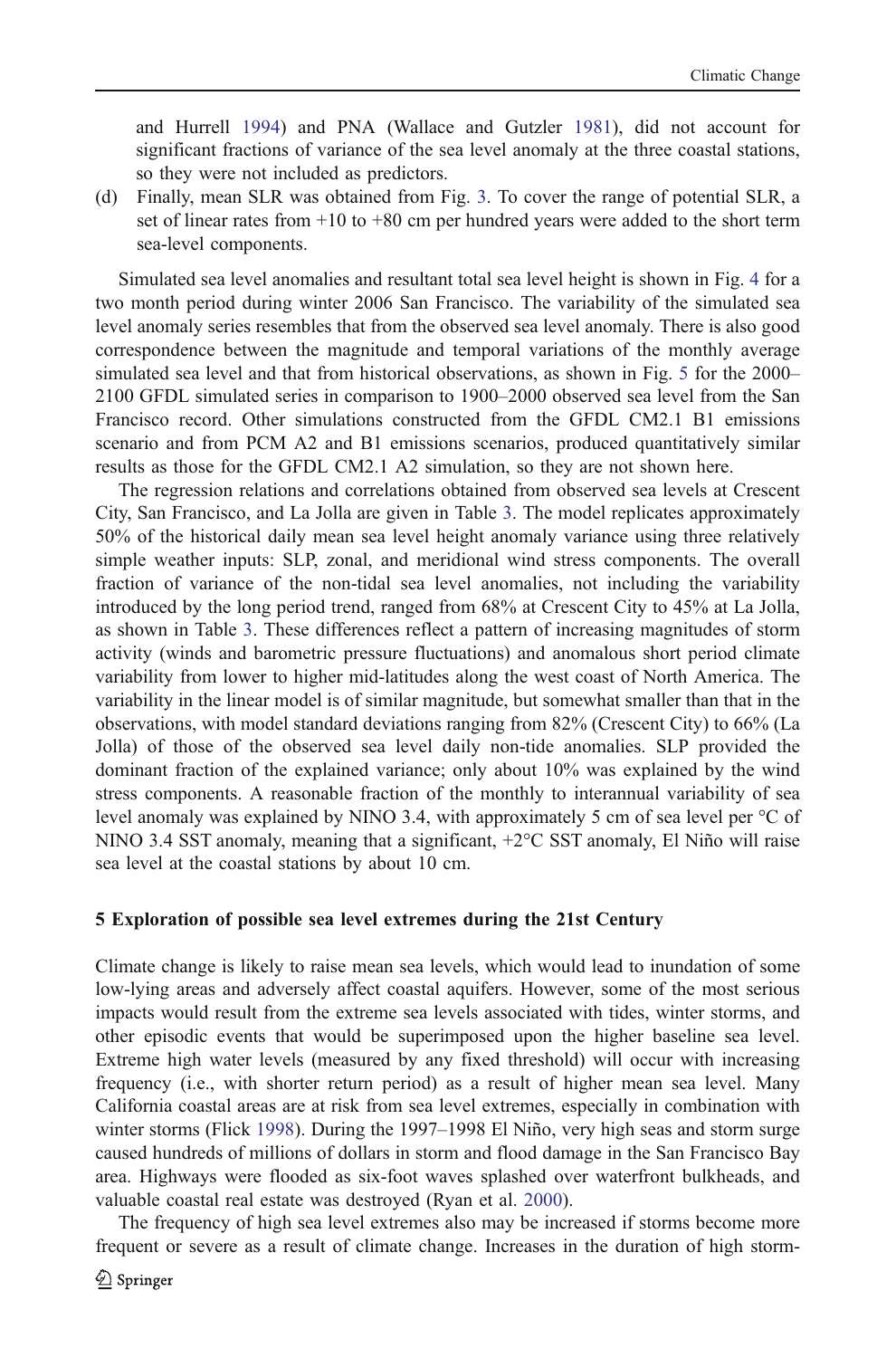<span id="page-8-0"></span>

Fig. 4 Modeled sea levels include (from top down): non-tide, astronomical tide-prediction, and linear trend (20 cm/century), giving the total model sea level, January–February 2006 (bottom)

forced sea levels increases the likelihood that they will occur during high tides. The combination of severe winter storms with SLR and high tides would result in extreme sea levels that could expose the coast to severe flooding and erosion, damage to coastal structures and real estate, and salinity intrusion into delta areas and coastal aquifers.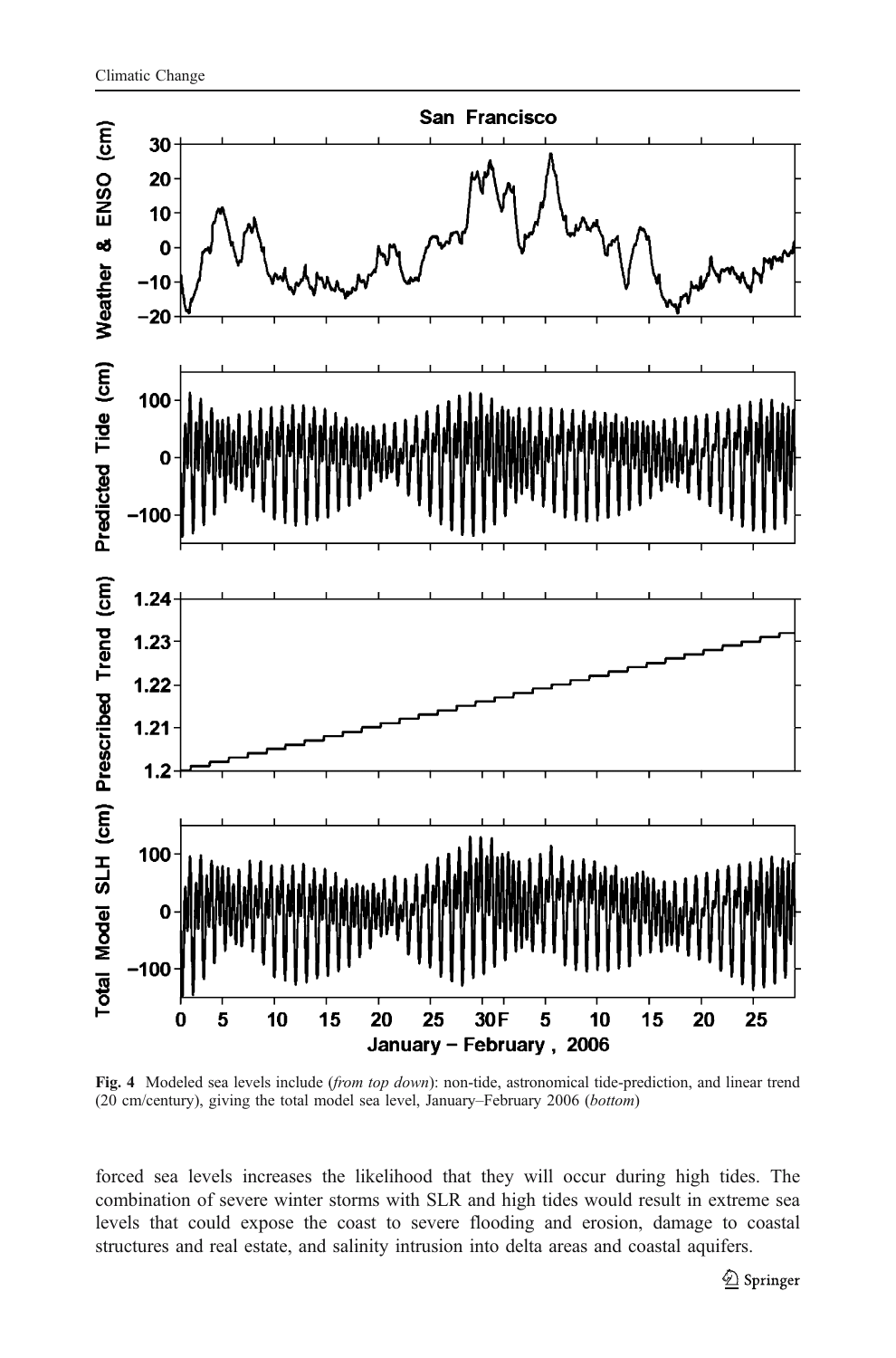<span id="page-9-0"></span>

Fig. 5 Model projected (red) monthly San Francisco sea level anomalies from mean sea level, for 2000– 2100 from GFDL A2 model input with linear trend amounting to 20 cm increase, 2000–2100. Observed (black) monthly sea level from San Francisco tide gage (1900–2100) is shown for comparison

Not surprisingly, then, projected sea level extremes, relative to the current sea level baseline, increase greatly as sea level rises. There is a marked increase of sea level extremes as sea level increases (a) over the twenty-first century, and (b) as the imposed SLR rate is increased from zero to 80 cm over the 100-year period. Table [4](#page-10-0) describes how, at San Francisco, with 30 cm/century rate of rise, the occurrence of events above its historical (1960–1978) 99.99 percentile (141 cm above mean sea level) increases from just less than one hourly event in 1 year to about 1.3 events per year averaged over 2005–2034, to about seven events per year during 2035–2064, and to about 17 events per year in 2070–2099. If, instead, the rate of SLR is 60 cm/century, the incidence of hourly events exceeding the historical 99.99 percentile climbs to 4.6 per year during 2005–2034, to about 41 per year during 2035–2064, and to about 235 per year during 2070–2099. Similar increases in the

Table 3 Linear regression model of non-tide sea level residuals based on Reanalysis and Niño 3.4 input as predictors of daily sea level, 1950–2002

|                                  | Regression coefficients <sup>a</sup> |  |                   | Goodness of fit                                     |      |                  | R non-tide s.l. vs. NINO $3.4^b$ |      |
|----------------------------------|--------------------------------------|--|-------------------|-----------------------------------------------------|------|------------------|----------------------------------|------|
|                                  |                                      |  |                   | SLP $\tau_x$ $\tau_y$ NINO 3.4 R obs $\sigma$ model |      |                  |                                  |      |
| Cres City $1.61 -0.02$ 0.04 3.61 |                                      |  |                   |                                                     |      | $0.82$ 17.2 14.2 |                                  | 0.66 |
| San Fran 1.37 0.01               |                                      |  |                   | $0.04$ 5.33                                         | 0.79 | 12.3             | 97                               | 0.75 |
| La Jolla $1.15 -0.03$            |                                      |  | $0.02 \quad 5.49$ |                                                     | 0.67 | 8.6              | 57                               | 0.85 |
|                                  |                                      |  |                   |                                                     |      |                  |                                  |      |

 $a^a \tau$ , and  $\tau$ , are west-to-east and south-to-north wind stress components, respectively.

<sup>b</sup> Correlation between seasonal (Nov–Mar) non-tide residuals and ENSO index from NINO 3.4 SSTs.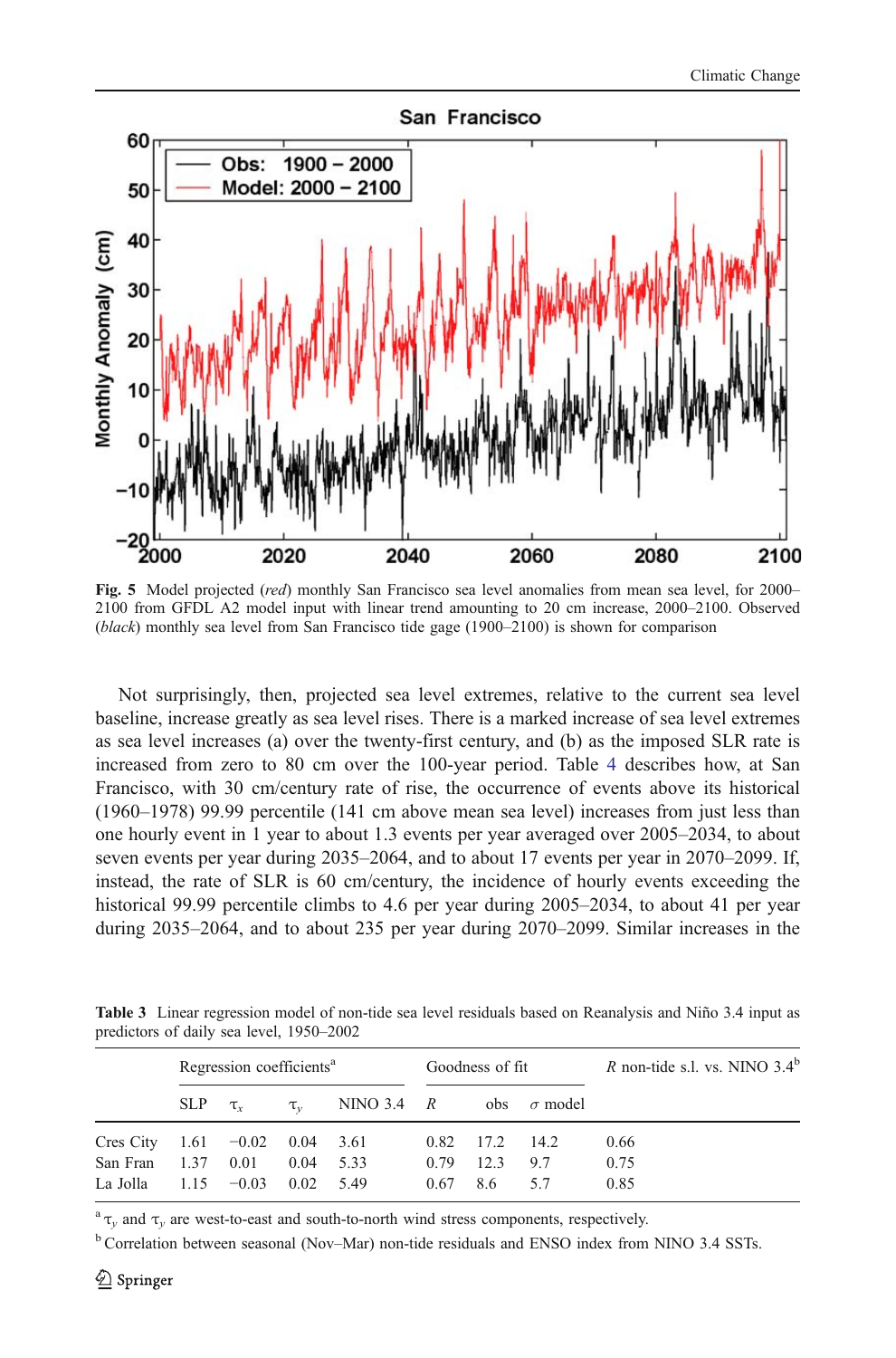| GFDL A2                    |                     | Number of exceedances |                     |  |  |  |
|----------------------------|---------------------|-----------------------|---------------------|--|--|--|
| Trend<br>cm/<br>$100$ year | 2005-2034<br>99.99% | 2035-2064<br>99.99%   | 2070-2099<br>99.99% |  |  |  |
| $\mathbf{0}$               | 15                  | 27                    | 23                  |  |  |  |
| 10                         | 19                  | 61                    | 57                  |  |  |  |
| 20                         | 24                  | 112                   | 156                 |  |  |  |
| 30                         | 39                  | 205                   | 529                 |  |  |  |
| 40                         | 63                  | 380                   | 1,470               |  |  |  |
| 50                         | 97                  | 679                   | 3,553               |  |  |  |
| 60                         | 139                 | 1,238                 | 7,072               |  |  |  |
| 70                         | 209                 | 2,152                 | 12,674              |  |  |  |
| 80                         | 306                 | 3,455                 | 20,232              |  |  |  |

<span id="page-10-0"></span>Table 4 Modeled San Francisco Sea Level exceedances occurring with prescribed mean sea level trend

99.99% threshold 141 cm is from observed 1960 to 1978 hourly data at San Francisco. Trends are linear from 2000 to 2100 weather and ENSO impact in sea level simulations from the GFDL CM2.1 A2 emissions scenario.

occurrence of extremes with hypothetical sea level rise are found in the modeled sea levels at La Jolla and Crescent City (not shown).

The influence of weather events and ENSO in producing high sea level extremes is evidenced by two additional runs of the statistical model, one with no weather and one with no weather and no ENSO input, shown in Table 5. The "no weather, no ENSO" simulations indicate that these natural fluctuations are required to produce virtually all of the hourly sea level exceedances above the historical (1960–1978) 99.99 percentile threshold. When the largest (80 cm/century) SLR rates are imposed and as time progresses, these exceedances become more and more prevalent, until, with the largest trends during the 2070–2099 period, the number of exceedances from "no weather, no ENSO" reach almost the same level as those produced by the "full" model of weather, ENSO, tide and trend components. The "no weather" simulations indicate that synoptic scale (a few days) weather disturbances play a critical role in generating extremes, with more than half of the 99.99 percentile level exceedances during the historical period eliminated during the "no weather" run. On the other hand, these results also illustrate the key role played by ENSO in producing sea level extremes, as the exceedances that remain can be attributed to ENSO effects.

Considering the ranges of SLR expected from the three emissions scenarios (Fig. [3](#page-5-0)), if warming is modest so that SLR rates are at the low end of the projected envelope, the increases in extreme events would increase, but not greatly; in this case, temperatures, SLR

Table 5 Number of occurrences of hourly sea level events above historical 99.99 percentile at San Francisco, where sea level is rising at 30 cm/century, with: (a) tides, trend, weather and ENSO; (b) tides, trend, ENSO; and (c) tides and trend

| GFDL A2 30 cm trend         | 2005-2034 | 2035-2064 | 2070-2099 |  |
|-----------------------------|-----------|-----------|-----------|--|
| Model components            |           |           |           |  |
| Tides, trend, weather, ENSO | 39        | 205       | 529       |  |
| Tides, trend, ENSO          |           | h         | 251       |  |
| Tides, trend                |           |           | 142       |  |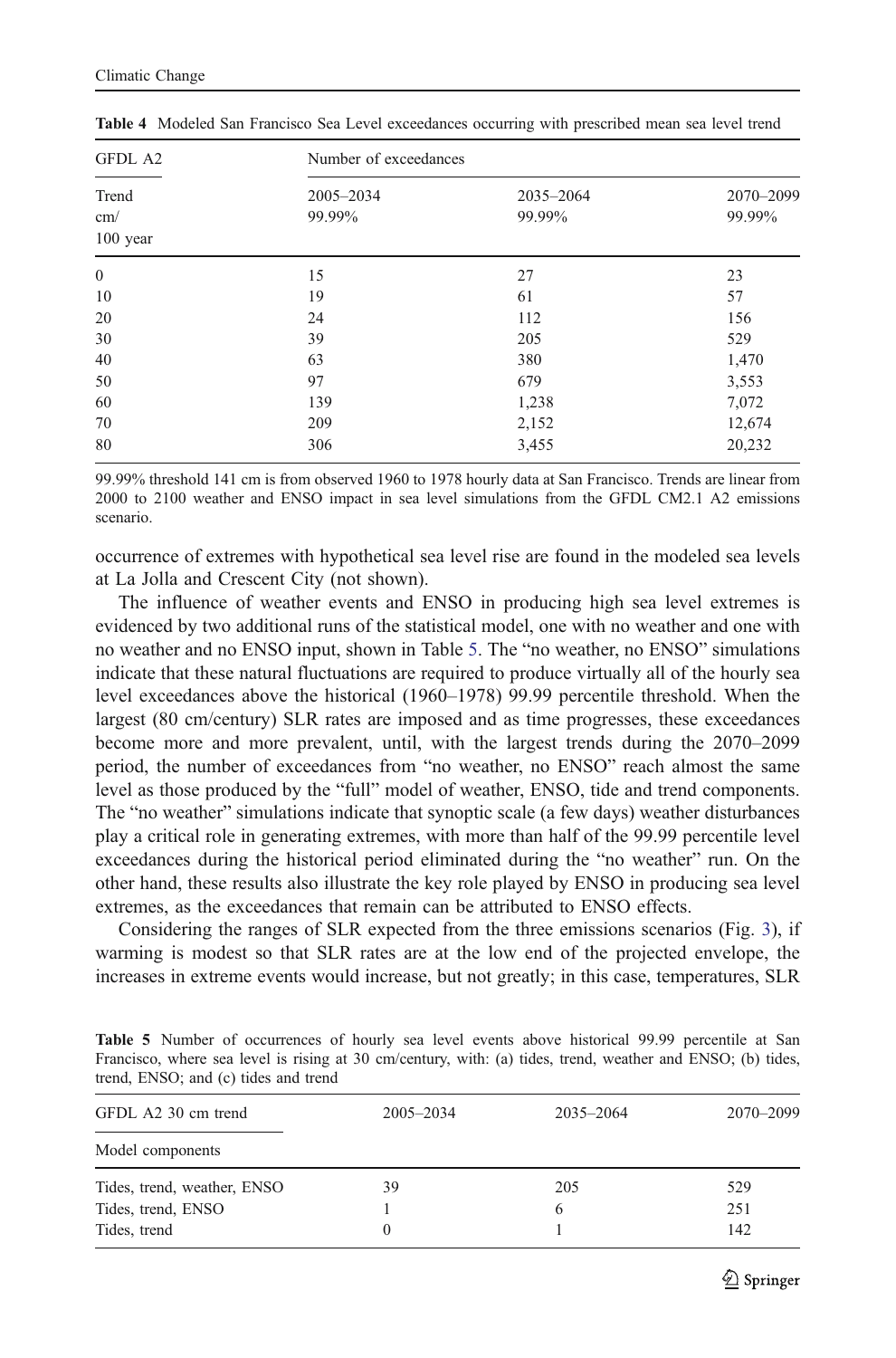and sea-level extremes from the three scenarios (B1, A2, A1fi) would not be that different from each other. On the other hand, if warming is large so as to push SLR towards higher end of the projected envelope, the incidence of extreme events would increase markedly and the three scenarios (B1, A2, A1fi) would be sharply differentiated. In this case, the highest emission scenario would produce a much greater occurrence of high sea level events.

In addition to its effects on the open coast, SLR and attendant inundations may have severe impacts on low-lying land bordering the San Francisco Bay and Delta. This would damage marginal ecosystems as well as degrading the quality and reliability of the fresh water supply pumped from the southern edge of the San Francisco Delta. Inundation would be worsened when high sea levels are exacerbated by freshwater floods. To explore this, Fig. 6 shows – for the San Francisco (SFO) sea-level scenario based on the GFDL climate under A2 emissions and with an assumed sea-level trend of 30 cm/century – the counts of hours per year with SFO sea levels above the 99.99% historical sea-level range (in black). Also shown are corresponding counts of high sea-level stands that co-occurred when the simulated SFO sea-level pressure (SLP) was low enough to produce stormy and wet weather. To estimate this SLP threshold, daily SLPs were regressed against daily flows in the North Fork American River during November–March from 1949 to 1999 to quantify how SLP levels correspond to various flow levels in central Sierra Nevada Rivers. The 90 historical days with largest flows in the North Fork American River (average of 2/year, top 0.5% of observed flows) were identified, and from those flows, a historical 99.5% exceedance level for flows in the American River was estimated. The SLP threshold corresponding to that flow threshold was then estimated from the flow-SLP regression equation (−4 mb). Using this SLP threshold, the number of hours per year during which both (a) sea levels exceeded the 99.99% threshold and (b) the SLP values were lower than the SLP threshold were plotted (Fig. 6, in red). The sequences shown indicate that, under the 30 cm/century SLR rate, the storm/high-sea level coincidences increases at least until about mid-century and, indeed, makes up most of the increasing numbers of sea-level threshold exceedances until then. Sometime near mid-century, the number of coincidences saturates (becomes more or less stable but still much more common than in the historical period or early decades of the twenty-first century) and the total number of sea-level exceedances, not associated with low SLPs, continues to grow. As indicated earlier, synoptic scale weather disturbances are critical contributors to the observed and projected sea-level extremes, at least until SLR has markedly raised the base levels from which other influences generate extremes. In the Bay and Bay-ward parts of the Delta, this sequence of

Fig. 6 Projected total exceedances of San Francisco hourly sea level height (SLH) above historical 99.99 percentile (black), and the number that are coincident with sea level pressure anomalies less than −4 mb (red). Projected sea level from GFDL model weather and NINO 3.4 SST with a linear trend of 30 cm over 2000–2100

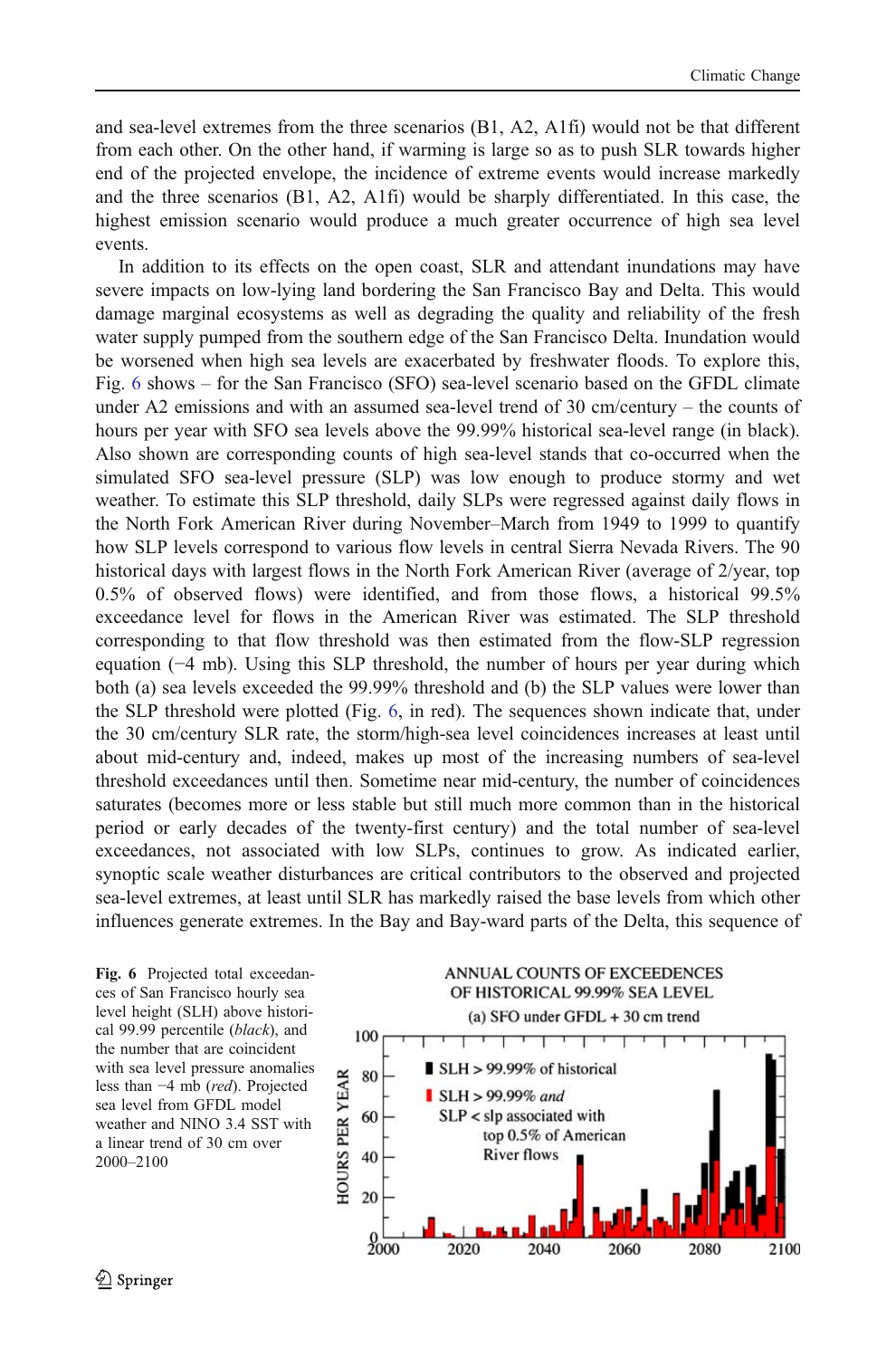new sea-level exceedances suggest that the number of opportunities for high-sea-level stands and floods to coincide may increase most rapidly in the early-to-middle stages of twenty-first century sea-level rise.

#### 6 Waves and sea level

Most coastal damage in California occurs during periods when both extreme sea levels and extreme wave heights occur concurrently (Flick [1998](#page-15-0)). The additional impact that waves may add to high coastal sea levels can be characterized probabilistically, recognizing that wave amplitudes are related to storminess, which is related to sea level anomalies. In the PCM and GFDL model projections employed here, storminess along the California coast is marked by interannual and decadal variability, similar to the last several decades of various instrumental records (Bromirski et al. [2003](#page-15-0) and Fig. 7, lower), but shows little tendency for a secular change over the twenty-first century, as shown by the incidence of low sea level pressure events plotted in Fig. 7, upper. The relationship between significant wave height (Hs; the average height of the highest one-third waves) and non-tidal sea levels can be described using historical wave buoy and sea level records in Northern California (near Crescent City), Central California (near San Francisco), and Southern California (near La Jolla), from approximately 1981–present. Extreme wave heights and extreme non-tide sea level fluctuations tend to increase from the south to the north along the California coast, demonstrated by Gaussian probability distributions of the ranked estimates (Fig. [8\)](#page-13-0). The most dramatic change, moving northward along the coast, is the large increase in wave heights (Fig. [8,](#page-13-0) right) between Pt. Conception (SCA, green) and San Diego (SIO, blue), with San Diego shielded – along with the rest of the Southern California Bite coastline – by Pt. Conception and the Channel Islands. Differences in the wave energy probability distributions between Pt. Conception and locations farther north, near San Francisco (CCA) and Crescent City (NCA), are small, except only for the most extreme waves. The similarity of wave heights north of Pt. Conception reflects the fact that, to the north, a dominant mode of wave height variability is shared all along the central and northern California coasts (Bromirski et al. [2005\)](#page-15-0).



Fig. 7 Number of days per year of events when SLP is 1005 HPa or lower in vicinity of San Francisco from GFDL A2 simulation 1962–2100 (upper), and from NCEP/NCAR Reanalysis 1950–2004 (lower)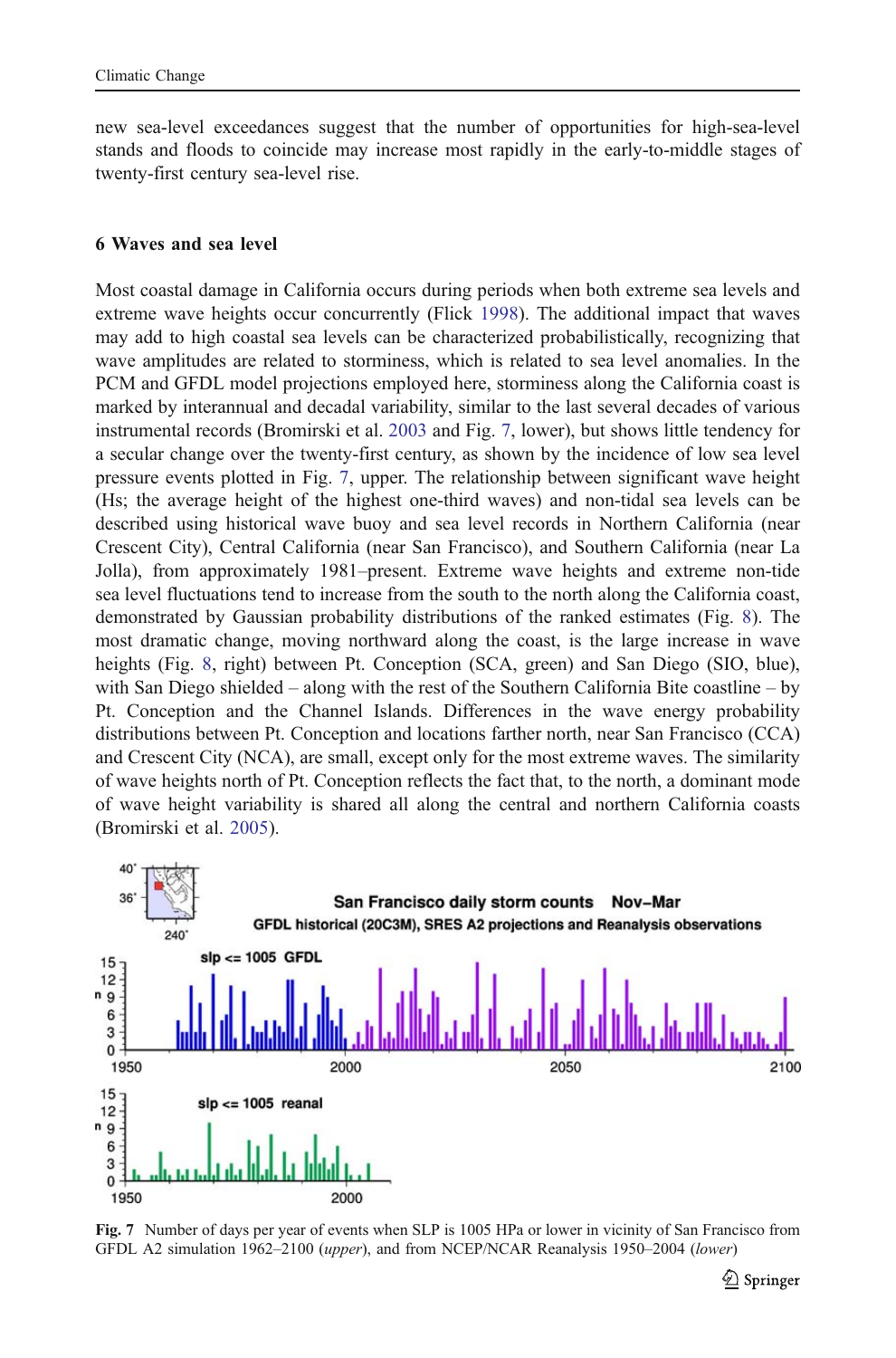<span id="page-13-0"></span>

Fig. 8 (left) Normal (Gaussian) probability distributions for hourly non-tide sea levels at La Jolla (SIO), San Francisco (SFO), and Crescent City (CRE). (right) Normal (Gaussian) cumulative probability distributions for hourly significant wave height near San Diego (SIO), Pt. Conception (SCA), San Francisco (CCA), and Crescent City (NCA)

Extreme sea level height fluctuations are also larger to the north, as a result of increasing storm intensities at the more northerly coastal locations (Fig. 8, left). The non-tide sea levels are obtained by spectrally removing the tidal energy from the hourly tide gauge records (Bromirski et al. [2003](#page-15-0)). Note that, for example, a 30 cm event is much less likely near San Diego (SIO) than near either San Francisco (SFO) or Crescent City (CRE).

The probabilities of the potentially important co-occurrences of extreme waves and extreme sea level heights are illustrated for peak Hs's at NOAA buoys near San Francisco in Fig. 9. The probability distribution in Fig. 9 shows the historical (1981–present)



Fig. 9 Association of significant wave heights (Hs) at central California coastal buoys with non-tidal sea level anomalies at San Francisco. Each curve represents the conditional probability of Hs during a storm event characterized by non-tidal levels exceeding selected thresholds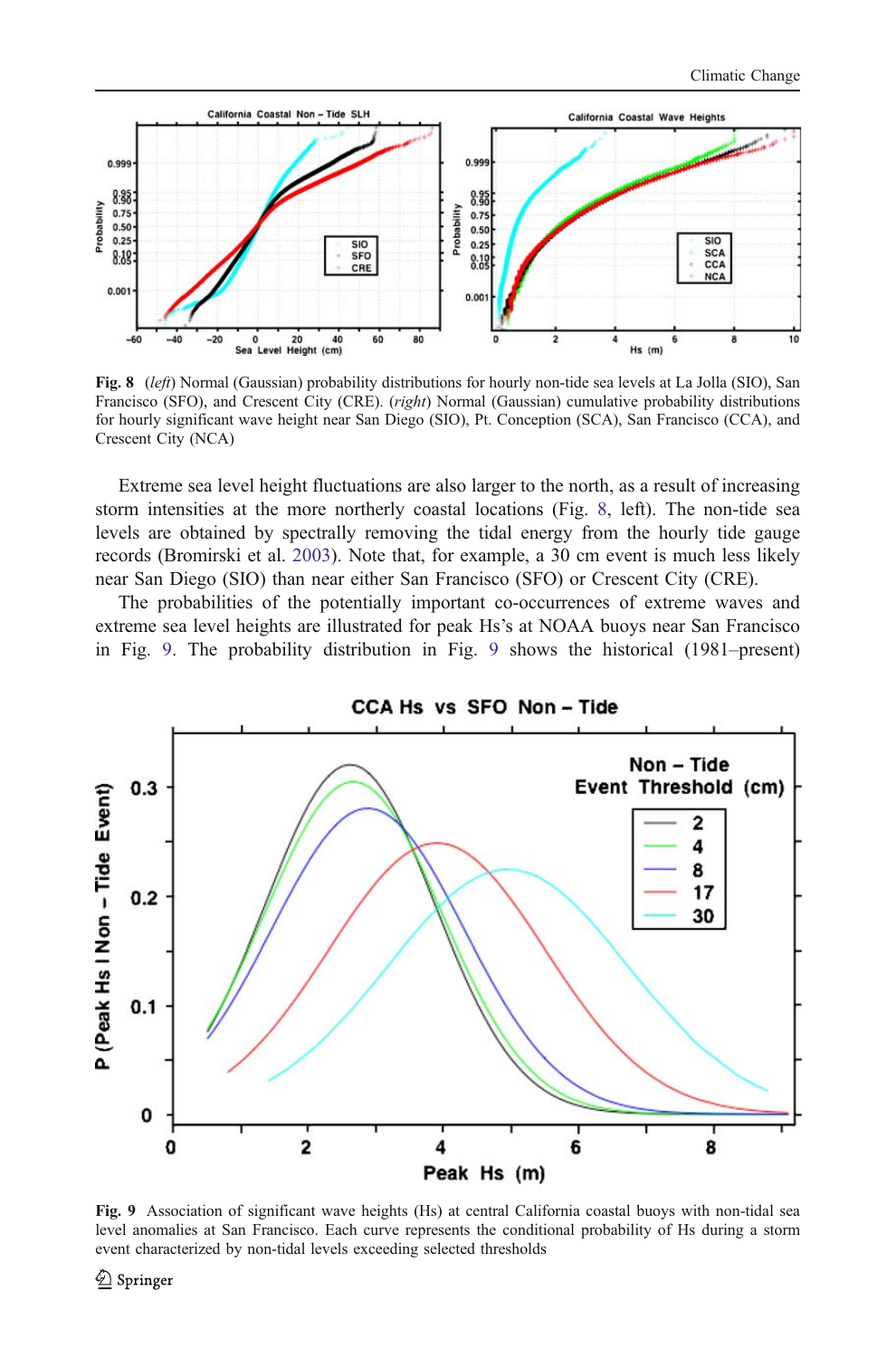frequencies of occurrences of peak Hs's during times when the non-tide sea level heights were continuously above the 25th, 50th, 75th, 95th, and 99th percentile thresholds for at least 3 h, respectively. The resulting distributions indicate that higher Hs's are more likely during higher anomalous non-tide sea-level stands than during lower sea-level anomalies. For example, the most likely value of peak Hs rises from about 2.5 to over 5 m, as non-tide sea level anomalies increase from 4 to 30 cm. This reflects the important role of storms in driving, often simultaneously, high sea levels and high waves.

# 7 Summary

Coastal observations and global climate projections indicate that California's coast will be affected by sea level rise (SLR) during the twenty-first century. There is much uncertainty in global SLR projections, so the present analysis explores a range of outcomes – this is a scenarios analysis, not a prediction. SLR projected using output from recent global climate model runs increases in proportion to the amount of global warming. By 2070–2099, projected SLR ranges from 13 to 76 cm, depending on the magnitude of climate warming (which is generally larger for scenarios with higher projected greenhouse gas concentrations). The middle to higher end of this range would substantially exceed the historical rate of sea level rise, approximately 20 cm/century, observed at San Francisco and San Diego during the past 100 years.

Problems created by SLR are greatly aggravated by higher frequency sea level phenomena. In particular, sea-level extremes are even more dangerous in many settings than are the long-term mean rises themselves, and the extremes occur when the long-term changes coincide with shorter period fluctuations. These other higher frequency fluctuations derive from tides, weather, and climatic fluctuations such as El Niño/Southern Oscillation events. The present study considers output from two climate models (GFDL and PCM) and three emission scenarios to provide a set of future weather and short period climate fluctuations, and a range of potential long-term sea level rises. Using a model of the combined contributions to hourly sea level of predicted tides and model-simulated weather, climate, and long-term global warming, the potential for SLR-induced changes in the occurrence of hourly extremes was assessed. If sea level rise trends are near the low end, the occurrence of extremely high-sea level events will increase, but the increase in extremes would be not so different from the increase in extremes that has been experienced along the California coast during the last several decades, as outlined in Table [1](#page-3-0). On the other hand, if sea level rises climb to the higher end, extreme events and their duration would increase markedly, substantially beyond any recent increase during California's nineteenth and twentieth century human experience.

Coastal sea level extremes are also exacerbated by other storm effects, such as heavy surf from wind-driven waves. Implications are that when short term anomalous sea level is highest, wave energy has an increased likelihood of reaching very high levels When these factors coincide with high tides, the chances for coastal damage are greatly heightened. Continuing increases in mean sea level due to global change makes this problem ever more severe.

In the San Francisco Bay estuary, sea level rise effects may be compounded by riverine floods that feed into the northern reaches of the Bay from the Sacramento/San Joaquin Delta. Storms are important causes of the highest water levels both because of the barometric and wind effects on the sea levels that accompany them, and because of the (freshwater) floods that they can generate. As climate warms, snow levels rise, and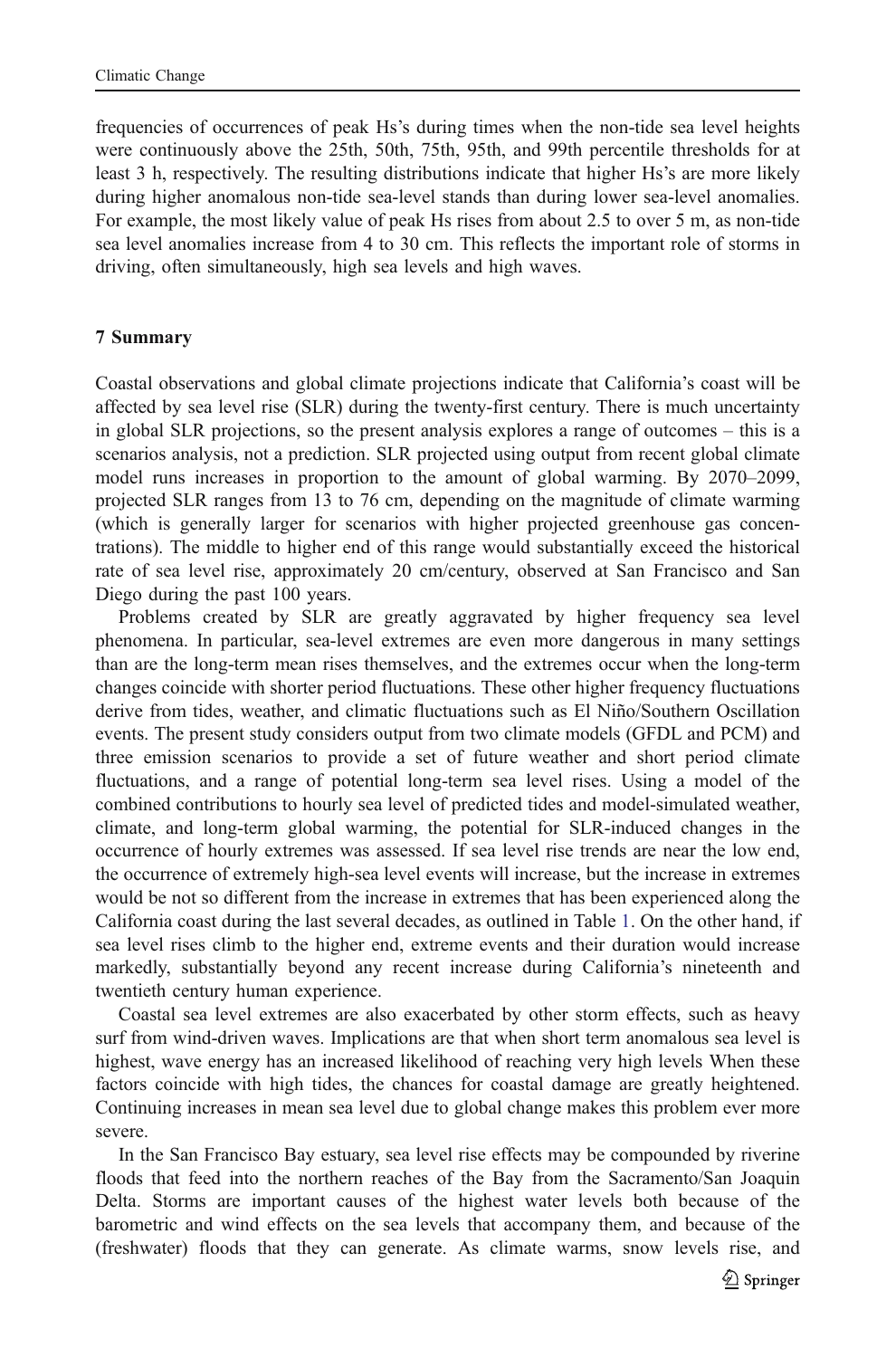<span id="page-15-0"></span>snowmelt comes faster, the Sierra Nevada watershed would generate rapid (storm-time) runoff over a larger range of elevations. The combination of flooding and high sea-level stands is particularly dangerous in the Delta, where the combination of sea level and river stages determine water heights.

Acknowledgments Comments by David Jay, Douglas Inman and two anonymous reviewers were very helpful. Thanks to Martha Coakley for data processing and analyses. Funding for PB and DC was provided by the California Department of Boating and Waterways and for CH, PB, MT and DC by the California Energy Commission PIER Program. MD and DC were also supported by the USGS Priority Ecosystems Study and MT, MD and MT by the NOAA RISA Program.

## **References**

Alley RB, Clark PU, Huybrechts P, Joughin I (2005) Ice-sheet and sea-level changes. Science 310:456–460 Bromirski PD, Flick RE, Cayan DR (2003) Decadal storminess variability along the California coast: 1858–

2000. J Clim 16:982–993

- Bromirski PD, Cayan DR, Flick RE (2005) Wave spectral energy variability in the northeast Pacific. J Geophys Res 110:C03005, DOI [10.1029/2004JC002398](http://dx.doi.org/10.1029/2004JC002398)
- Cabanes C, Cazenave A, Le Provost C (2001) Sea level rise during the past 40 years determined from satellite and in situ observations. Science 294:840–842

Cazenave A, Nerem RS (2004) Present-day sea level change: observations and causes. Rev Geophys 42: RG3001, DOI [10.1029/2003RG000139](dx.doi.org/10.1029/2003RG000139)

Chelton DB, Davis RE (1982) Monthly mean seal-level variability along the west coast of North America. J Phys Oceanogr 12:757–784

Church JA, White NJ (2006) twentieth century acceleration in sea level rise. Geophys Res Lett 33: (LO1602) DOI [10.1029/2005GL024826](dx.doi.org/10.1029/2005GL024826)

- Church JA, Gregory JM, Huybrechts P, Kuhn M, Lambeck K, Nhuan MT, Qin D, Woodworth PL (2001) Changes in sea level. Chapter 11 of the intergovernmental panel on climate change third assessment report. Cambridge University Press, Cambridge, pp pp 639–694
- Delworth T et al (2006) GFDL's CM2 global coupled climate models Part 1: formulation and simulation characteristics. J Clim 19(5):643–674
- Fairbanks RG (1989) A 17,000-year glacio-eustatic sea level record: influence of glacial melting rates on the Younger Dryas event and deep-ocean circulation. Nature 342(6250):637–642
- Flick RE (1998) Comparison of California tides, storm surges, and mean sea level during the El Niño winters of 1982–1983 and 1997–1998. Shore & Beach 66(3):7–11

Flick RE (2000) Time-of-day of peak tides in a mixed-tide regime. Shore & Beach 68(4):15–17

- Flick RE, Murray JF, Ewing LC (2003) Trends in United States tidal datum statistics and tide range. J. Waterway, Port, Coastal and Ocean Eng., Amer Soc Civil Eng 129(4):155–164
- Gregory JM, Church JA, Boer GJ, Dixon KW, Flato GM, Jackett DR, Lowe JA, O, Farrell SP, Roeckner E, Russell GL, Stouffer RJ, Winton M (2001) Comparison of results from several AOGCMs for global and regional sea-level change 1900–2100. Clim Dyn 18:225–240
- Hansen J (2005) Earth's energy imbalance: confirmation and implications. Science 308(5727):1431–1435
- Holgate SJ, Woodworth PL (2004) Evidence for enhanced coastal sea level rise during the 1990's. Geophys Res Let 31: L07305, DOI [10.1029/2004GL019626](dx.doi.org/10.1029/2004GL019626)
- Hulme M, Raper SCB, Wigley TML (1995) An integrated framework to address climate change (ESCAPE) and further developments of the global and regional climate modules (MAGICC). Energy Policy 23:347–355
- Kalnay E, Kanamitsu M, Kistler R, Collins W, Deaven D, Gandin L, Iredell M, Saha S, White G, Woollen J, Zhu Y, Leetmaa A, Reynolds B, Chelliah M, Ebisuzaki W, Higgins W, Janowiak J, Mo KC, Ropelewski C, Wang J, Jenne R, Joseph D (1996) The NCEP/NCAR 40-year reanalysis project. Bull Amer Meteor Soc 77:437–471
- Meehl GA et al (2005) How much more global warming and sea level rise? Science 307(5716):1769–1772
- Mitrovica JX, Tamisiea ME, Davis JL, Milne GA (2001) Recent mass balance of polar ice sheets inferred from patterns of global sea level change. Nature 409:1026–1029
- Mitrovica JX, Wahr J, Matsuyama I, Paulson A, Tamisiea ME (2006) Reanalysis of ancient eclipse, astronomic and geodetic data: a possible route to resolving the enigma of global sea-level rise. Earth and Planetary Sci Lett 243:390–399

 $\mathcal{Q}$  Springer